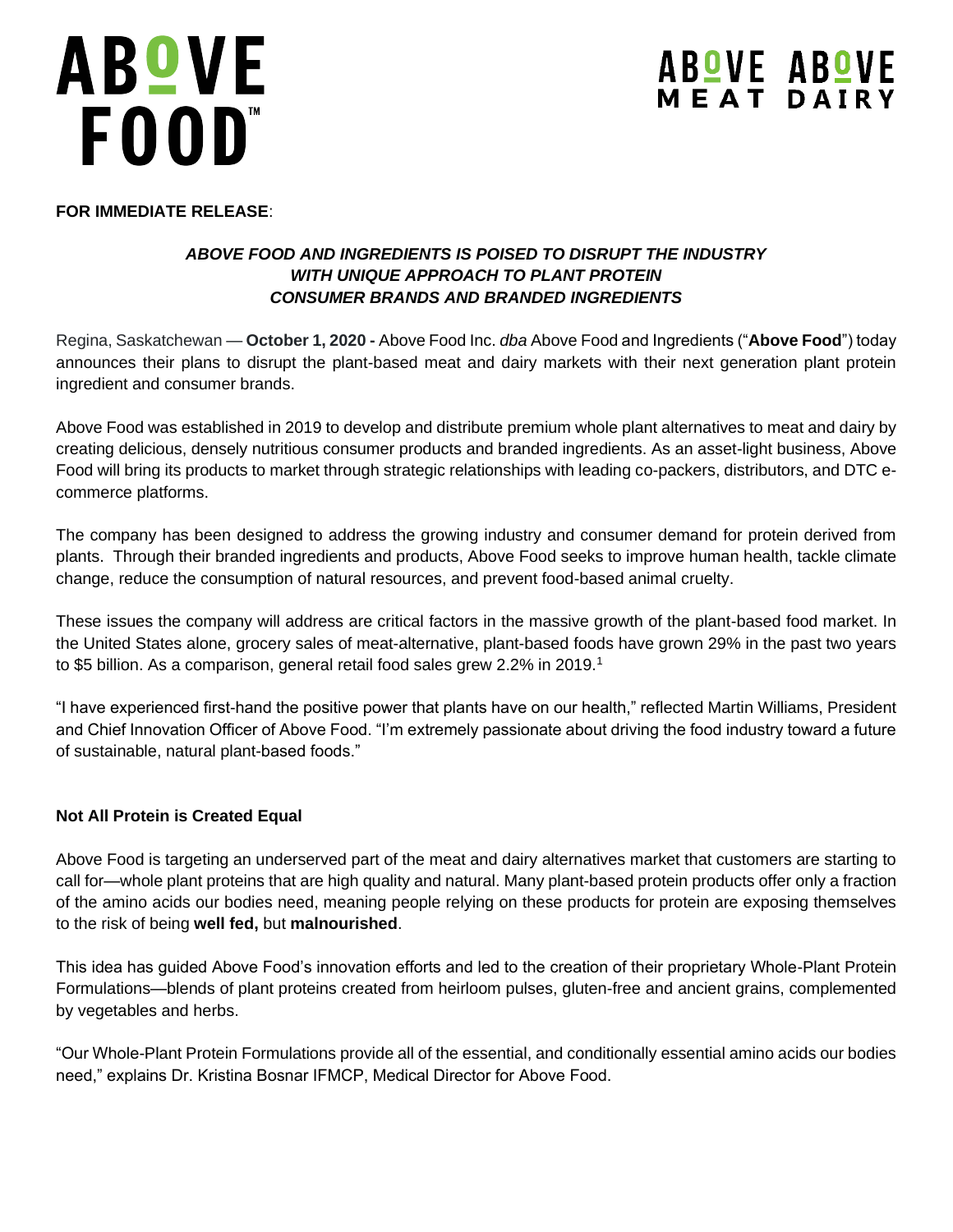Above Food has announced that they are tackling multiple product segments in order to bring their Whole-Plant Protein Formulations to as many consumers as possible. Making them the only North American company to announce a multi-platform approach to disrupt massive food segments including wholesale ingredients, meat, dairy, and baby food.

"When people eat our food, they aren't making any trade-offs for their health," expands Williams. "But we know the only way we can address this growing health problem is if our food tastes really amazing, if we jump off the shelf because we look inspiring, and if people feel good after eating our products."

### **Chefs, Doctors, Nutritionists, Innovators Unite**

The Above Food team is purpose built for innovation at scale, having built a strategic partnership with leading innovation firm Recipe for Tomorrow Inc., whose team has invented and developed hundreds of successful food, beverage, and wellness brands and products for blue chip CPG companies for the past 20 years. With industry leaders from the disciplines of advanced culinary exploration, functional medicine, holistic nutrition, social science, and consumer product innovation in the same room, Above Food brings multidisciplinary expertise together to deliver a unique product portfolio.

"As long time practitioners and teachers of design thinking, it stood to reason that we would design our organization and our products very differently from a conventional CPG. Market opportunity informs product decisions, product decisions inform the brand, the brand informs the go-to-market strategy, and the go-to-market strategy informs our operational design," Williams explained. "It is an interconnected, nonlinear system where all parts need to be working in perfect balance in order for us to provide incredible products for our consumers, our community, and the planet."

#### **Nothing is Above Nature**

Another attribute that sets Above Food apart is a set of values that govern every decision they make, born out of its founders 120+ years in the food production business. These values include;

#### *Be Above Transparent*

We tell the whole story, from seed to plate, so that our customers can trust that their food is the right choice for their body and environment.

#### *Be Above Humble*

We believe nothing is above nature, and we look to her as a mentor and guide for making whole food that people love.

#### *Be Above Sustainable*

We don't take more from the earth than she can give, all of our practices are designed to ensure that all the generations to come can enjoy their life on this earth.

#### *Be Above Curious*

We are always on the lookout for knowledge and inspiration to improve how we grow and make whole plant proteins for everyone

#### *Be Above Harmonious*

We are inclusive of all communities, including our partners from First Nations communities. We only work with farms and suppliers who treat the land with respect and commit to paying living wages and basic benefits.

#### *Be Above Patient*

We have been growing crops for five generations, we don't rush nature's process because we know that great food and ideas take time to grow.